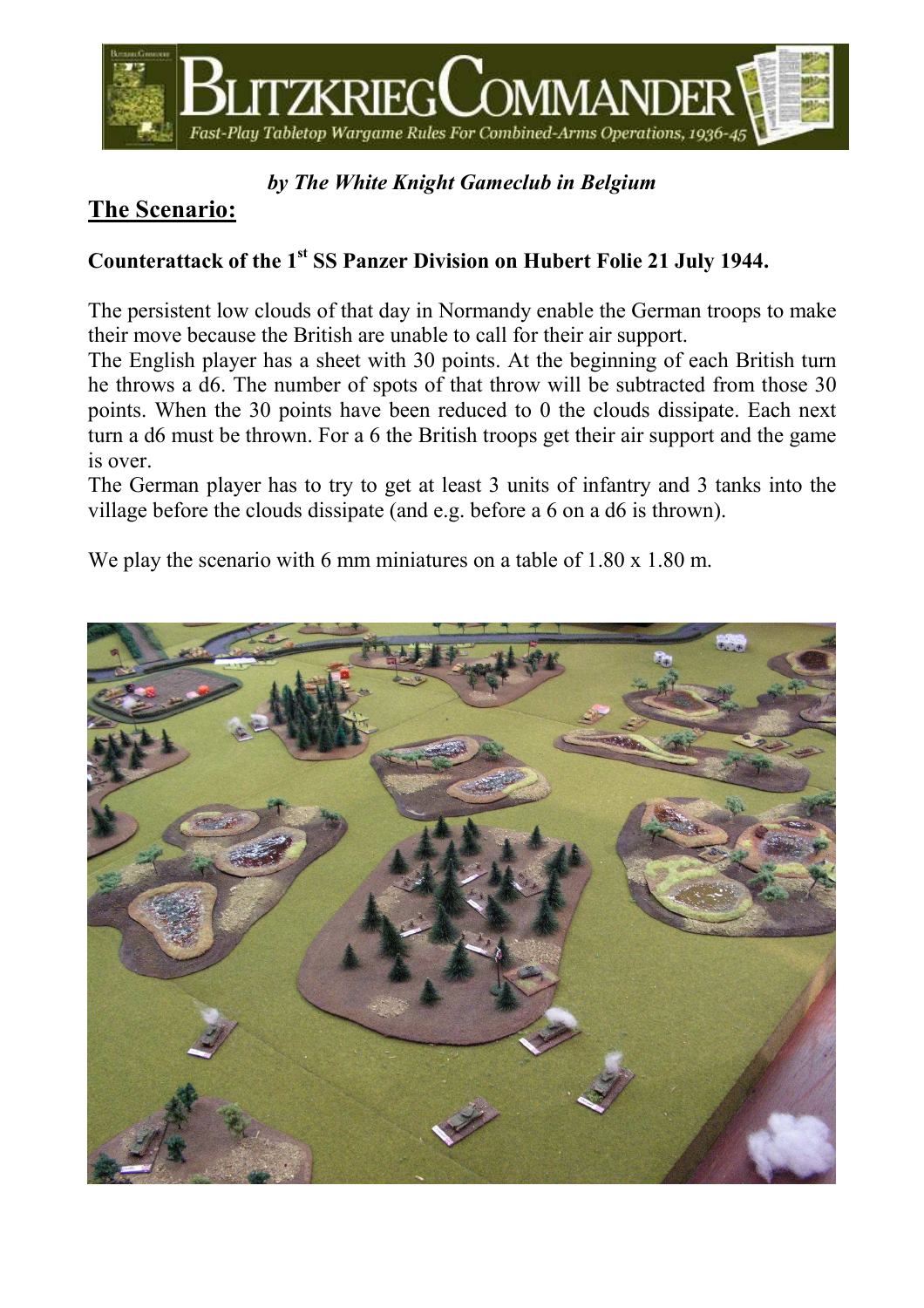## Layout and Starting Positions:



- -The German troops are deployed over the entire south end of the layout.
- -The British player can deploy his troops up to halfway the tabletop.
- $\hbox{\small -}$ The east (up to  $+40$  cm of the board edge) consists of bocage, which is impenetrable for tanks and other vehicles. You can only advance on the road or through holes in the vegetation.
- -The west (up to  $\pm$  40 cm of the board edge) consists of swamps, which are impenetrable for vehicles.
- -In the centre of the layout  $(+/- 100 \text{ cm})$  there are trees, groves, fields and low bushes.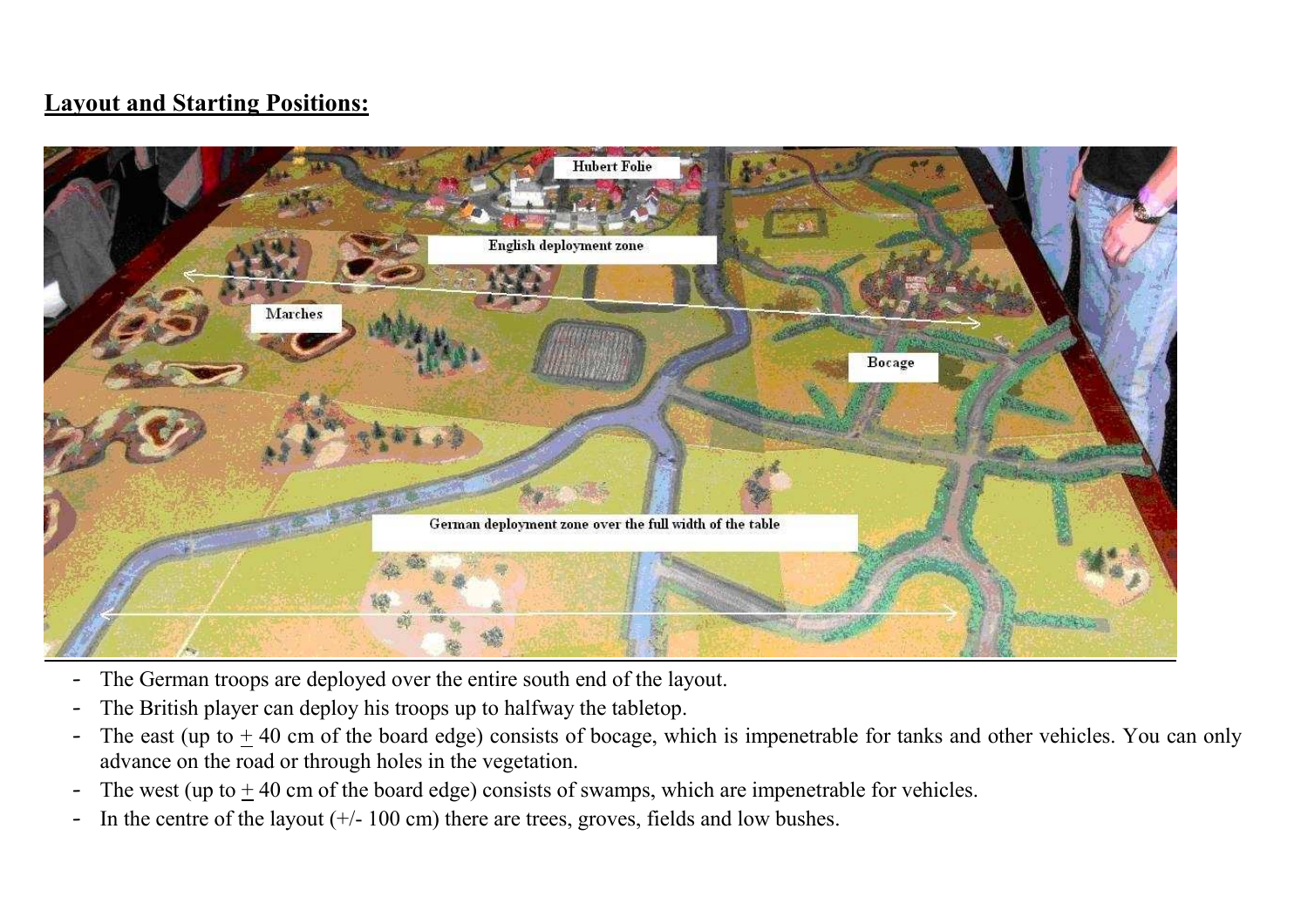## German Troops:

The troops of the  $1<sup>st</sup>$  SS Pz Div (LAH) were elite forces and very well-equipped. The command rolls are 10 for the CO and 9 for the HQ. The German troops can dispose of the following material:

1 CO 5 HQ 1 st Zug (Pl): 2 sections and 1 MG team  $2<sup>nd</sup> Zug$  (Pl): 2 sections and 1 Flamethrower team  $3<sup>rd</sup>$  Zug (Pl): 2 sections and 1 MG team  $4<sup>th</sup>$  Zug (Pl): 2 sections and 1 Flamethrower team 5<sup>th</sup> Zug (Pl): 2 sections and 1 MG team  $6<sup>th</sup>$  Zug (Pl): 2 sections and 1 Flamethrower team 15 Sdkfz 251/1 6 Sdkfz 234/2 Puma 3 Tiger I 3 Jagdpanthers 12 Panthers SP: 3 MG teams and 1 Pl of Mortars (6 pieces)



## English Troops:

The British troops are a variety of infantry and tanks of the  $7<sup>th</sup>$  Mec Div. The command rolls are 9 for the CO and 8 for the HQ. The British troops can dispose of the following material:

1 CO

5 HQ

1 st Platoon (Pl): 3 sections, 1 Bren team and 1 Mor

2<sup>nd</sup> Platoon (Pl): 3 sections, 1 Bren team and 1 Mor

3<sup>rd</sup> Platoon (Pl): 3 sections, 1 Bren team and 1 Mor

4 th Platoon (Pl): 3 sections, 1 Bren team and 1 Mor

5th Platoon (Pl): 3 sections, 1 Bren team and 1 Mor

6 th Platoon (Pl): 3 sections, 1 Bren team and 1 Mor

- 21 Cromwells
- 9 Sherman Fireflies
- 3 Churchills

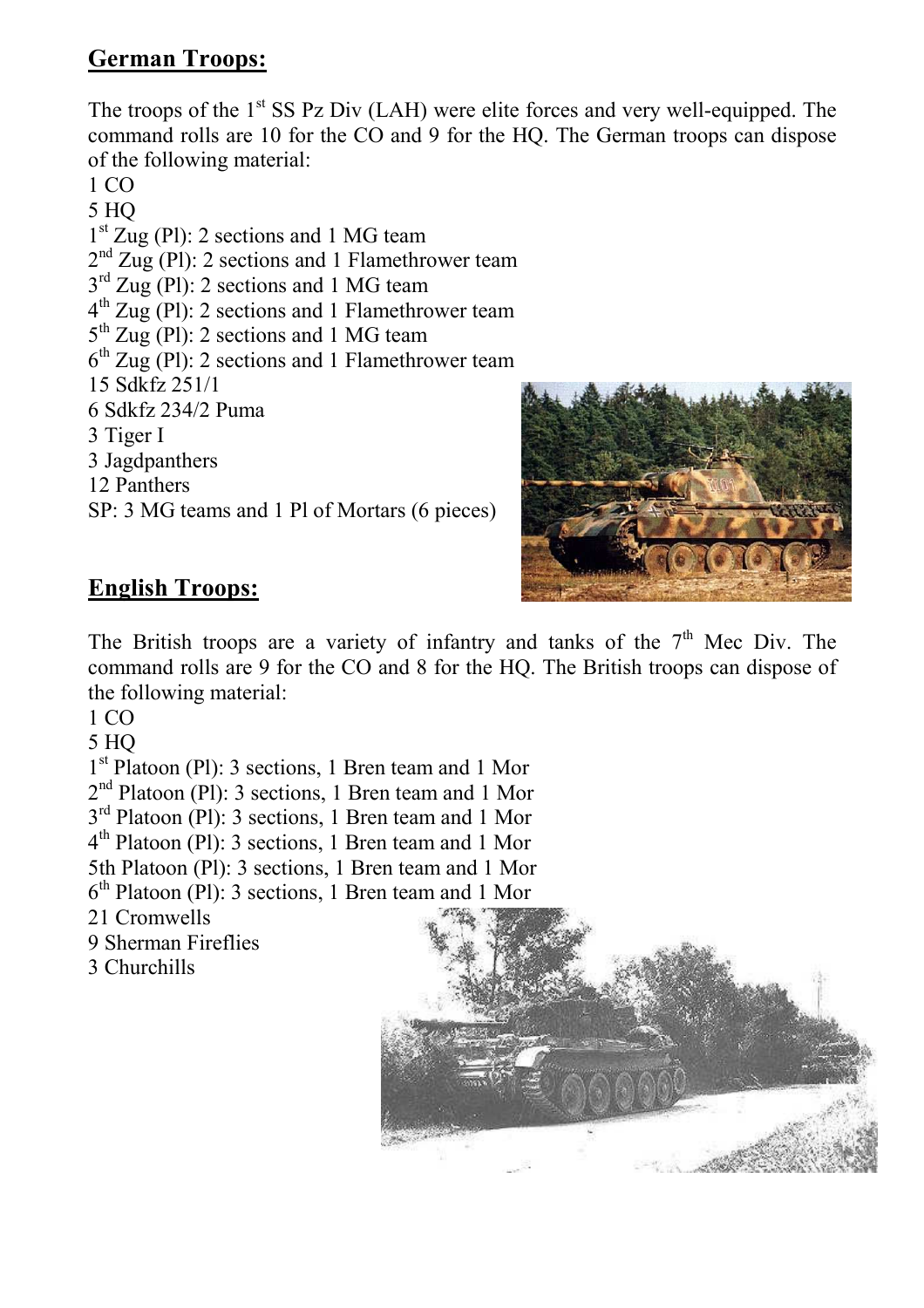



Report from the field journal of the 1<sup>st</sup> SS Panzer Div "LsSAH" 20 July 1944

## Counterattack of the 1<sup>st</sup> SS Panzer Division on Hubert Folie 21 July 1944

When the night falls near Caen on 20 July 1944 'Operation Goodwood' comes to a halt. Montgomery's effort to advance from Caen to the South crossing the Orne with 3 mechanical and 3 infantry divisions to breach the German lines, has failed. The result is the loss of 5500 Allied troops and 410 tanks.



At dawn on 21 July the 1<sup>st</sup> SS Panzer Corps under the command of Sepp Dietrich is ordered to counterattack.

A section of the  $1<sup>st</sup>$  SS Panzer Division will try to capture 'Hubert Folie' in order to reopen the axis to Caen.

The Division will advance via the road from Falise to Caen. Near 'Hubert Folie' it will attack the village from the West.

Under a sky with heavy clouds the engines are started to launch the counterattack. Will the Germans succeed in conquering the village in time or will they encounter heavy resistance from the Allies?